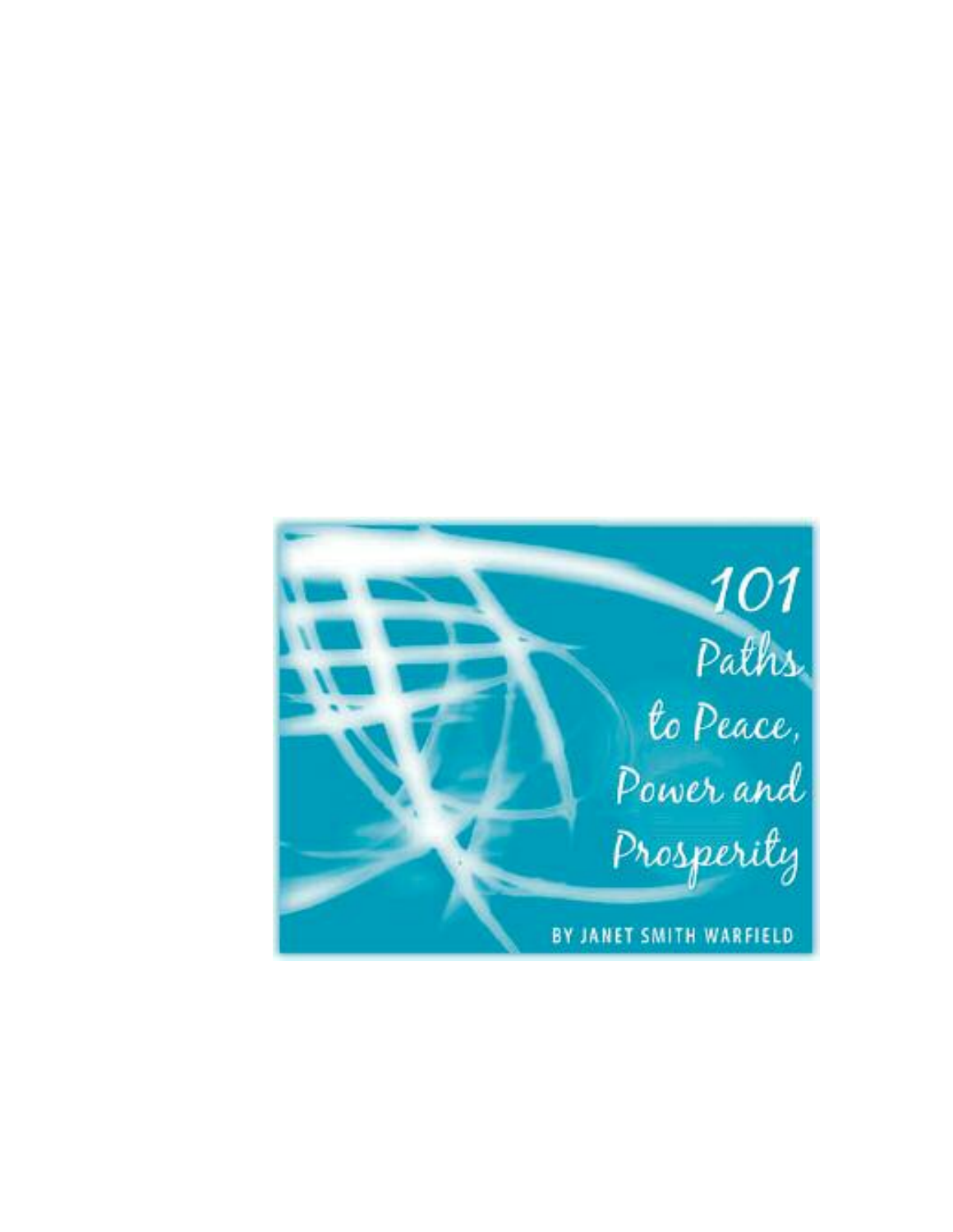**--Complimentary Preview-- "101 Paths to Peace, Power and Prosperity by Janet Smith Warfield Copyright 2005. All Rights Reserved. Visit us online at [http://www.JanetSmithWarfield.com](http://www.janetsmithwarfield.com/) or [http://www.Word-Sculptures.com](http://www.word-sculptures.com/)**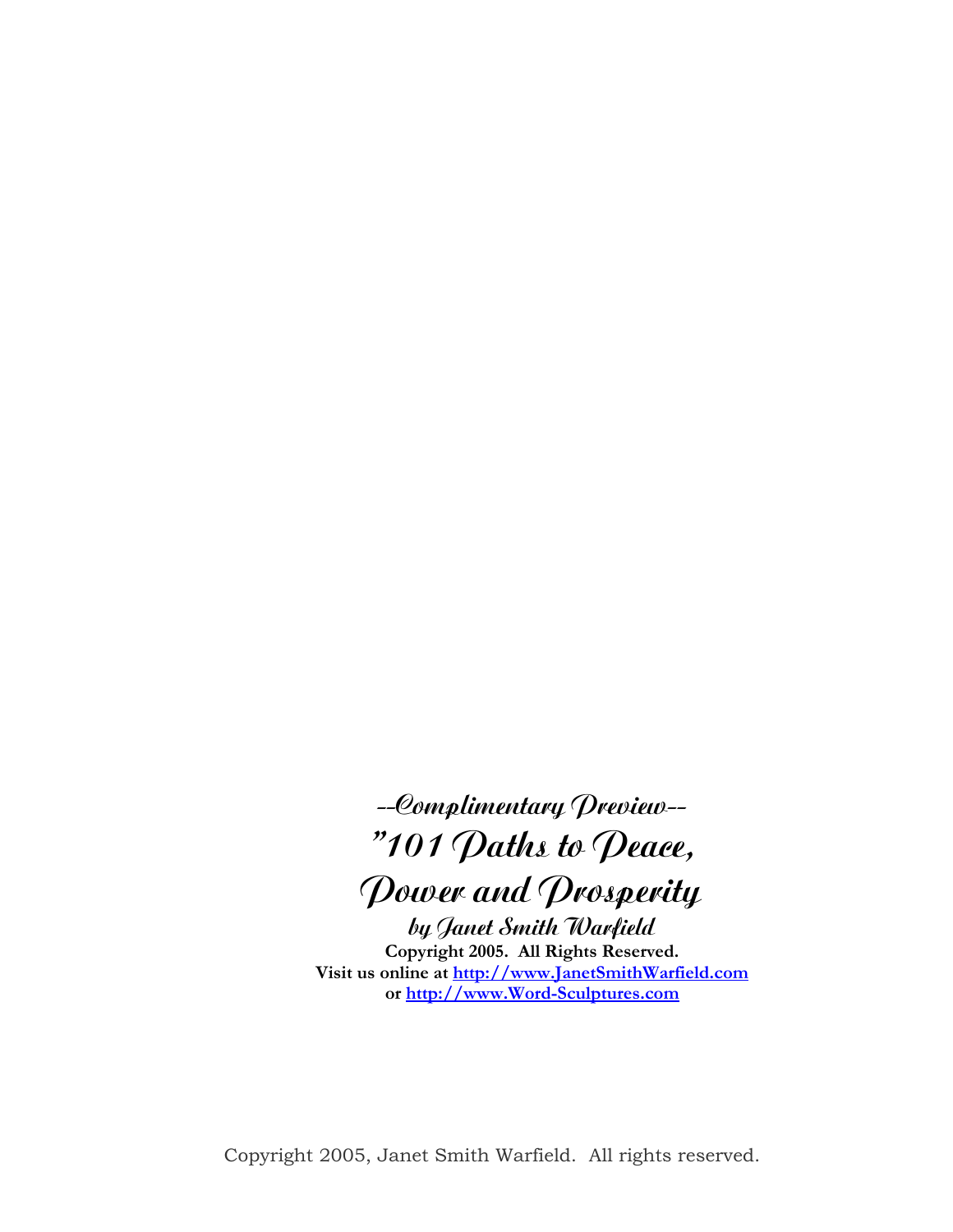#### **First Steps**

2. Live in a house of many rooms. Live in a spiritual house where there is a room of emotion, a room of rationality, and a room of practicality, all connected with big sliding glass doors. Move from room to room, so you can look at 'what is' from different human perspectives.

3. Look at your anger, fear, and guilt from your rational room. Ask yourself whether you want to hold onto them or whether you want to release them.

4. Move to your emotional room if you want to hold on to your anger, fear, and guilt. Savor the tension in your body. Make your body as tense as possible until you're exhausted and ready to stop. What do you notice?

5. Move to your practical room if you want to release your anger, fear, and guilt. Ask yourself: "How do I do this?" Consider shifting your focus away from the object of your anger, fear, or guilt toward what you want to do with your life.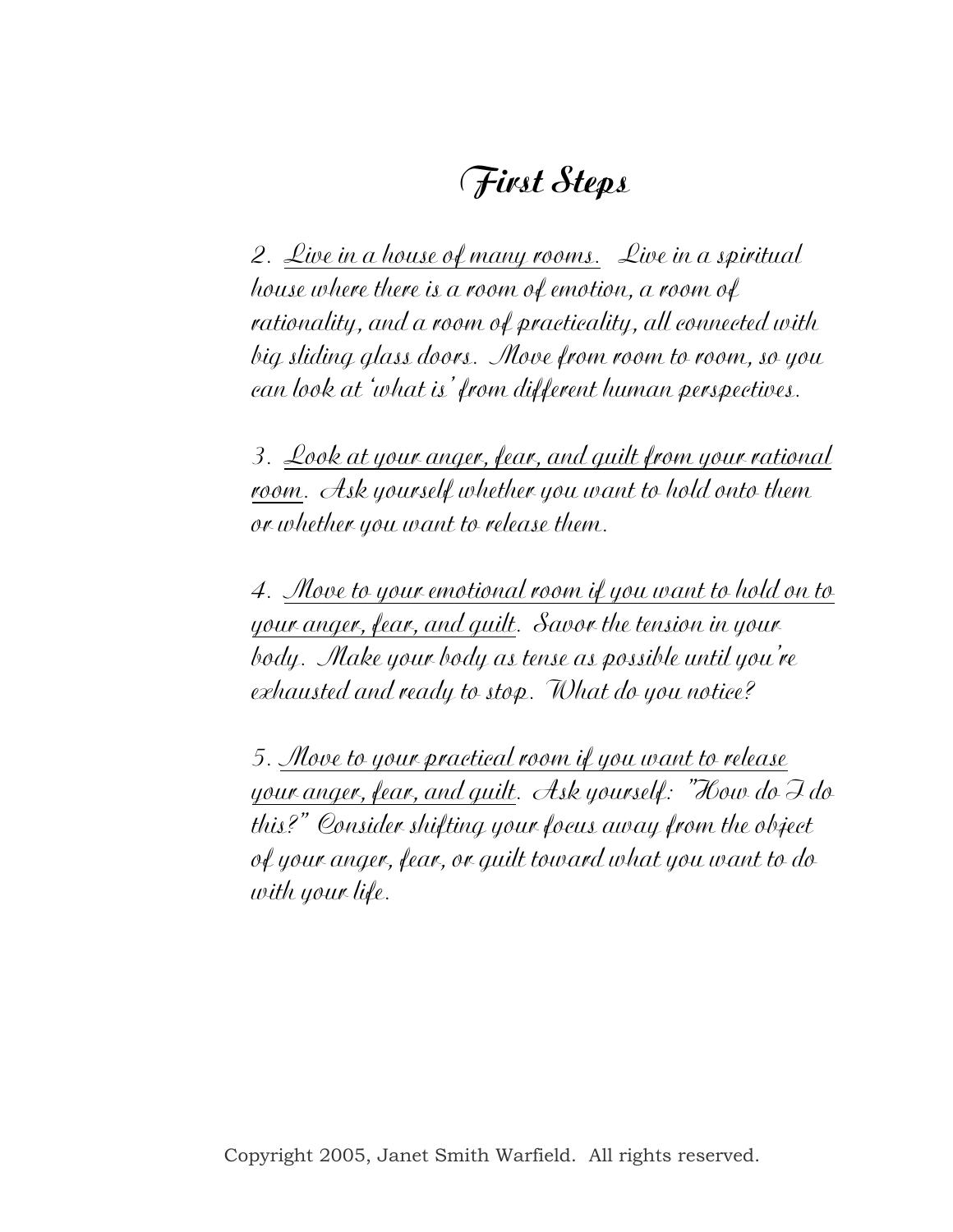## **Emotions ….**

**….** 

18. Think about your emotions. Ask yourself, "What could I have done to prevent this fear, anger, or frustration? What can I do now to release it? How can I transform it into something that will benefit both me and others?"

**Fear/Courage ….** 

**….** 

24. Be courageous. Courage is nothing more than a decision to pursue your purpose in life. Don't allow another human to strangle it.

**…. Anger/Harmony ….** 

32. If you need to express your anger, own it as your own and seek ways of conveying it that will not tear relationships apart. An easy way is simply to say, "I feel angry." Remember that reactive anger is like a nail driven into a fence. You can remove the nail by saying "I'm sorry", but the hole in the relationship remains.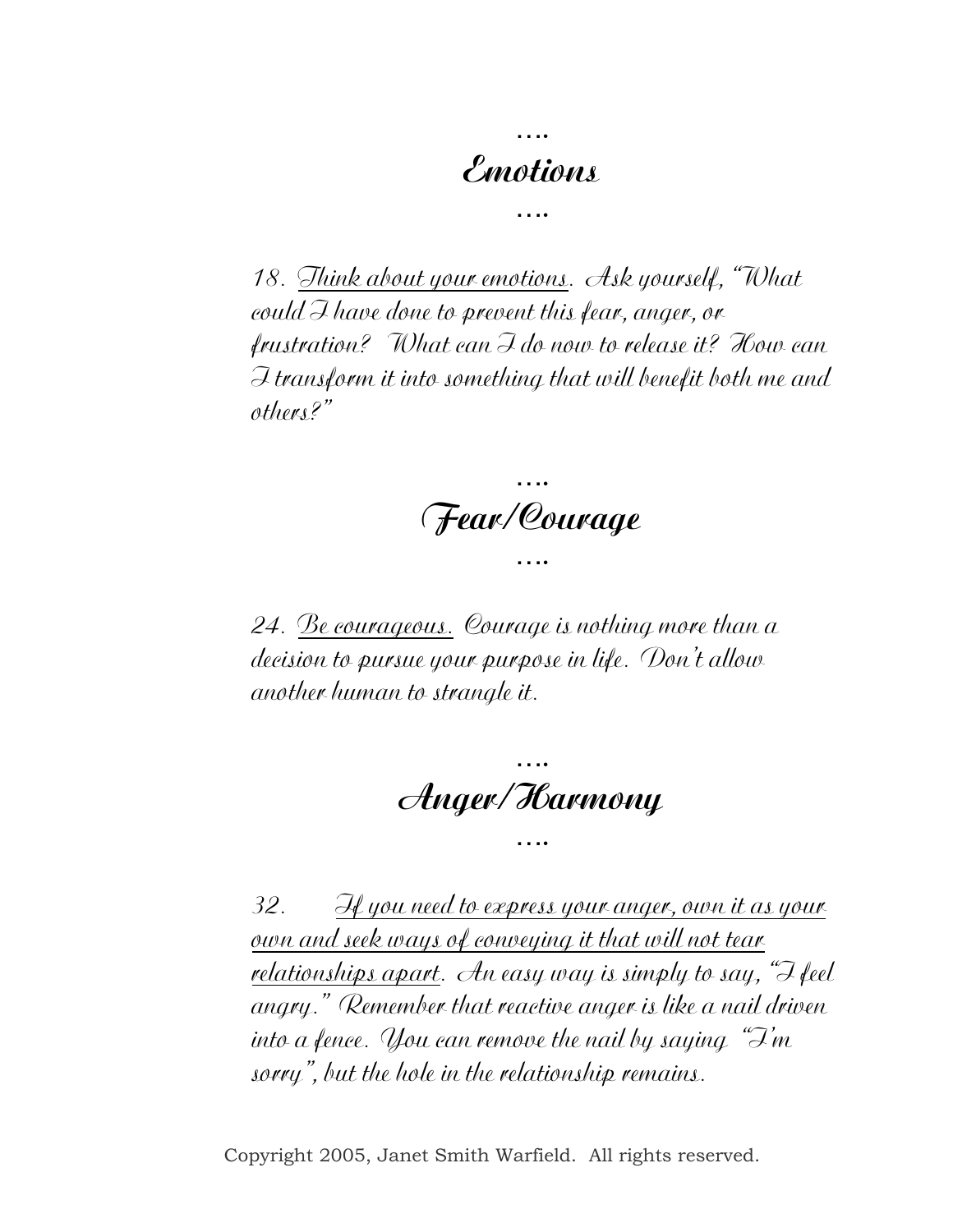**…. Hate/Love ….** 

37. Center yourself before you open your mouth. To center yourself, notice what you are feeling. Notice how your body is reacting. Are you clenching your fists? Grimacing? Shaking? Relax your body before you open your mouth.

### **Thoughts, Words, Language, and Mind**

**….** 

44. Be wary of words. Words are illusions, dancing at a masked ball. Allow kind words to lift you up. Ignore unkind words. Unkind words have nothing to do with you. They have everything to do with the thinking of the speaker.

**….** 

52. Be grateful for views that clash with your own. They help you think more clearly.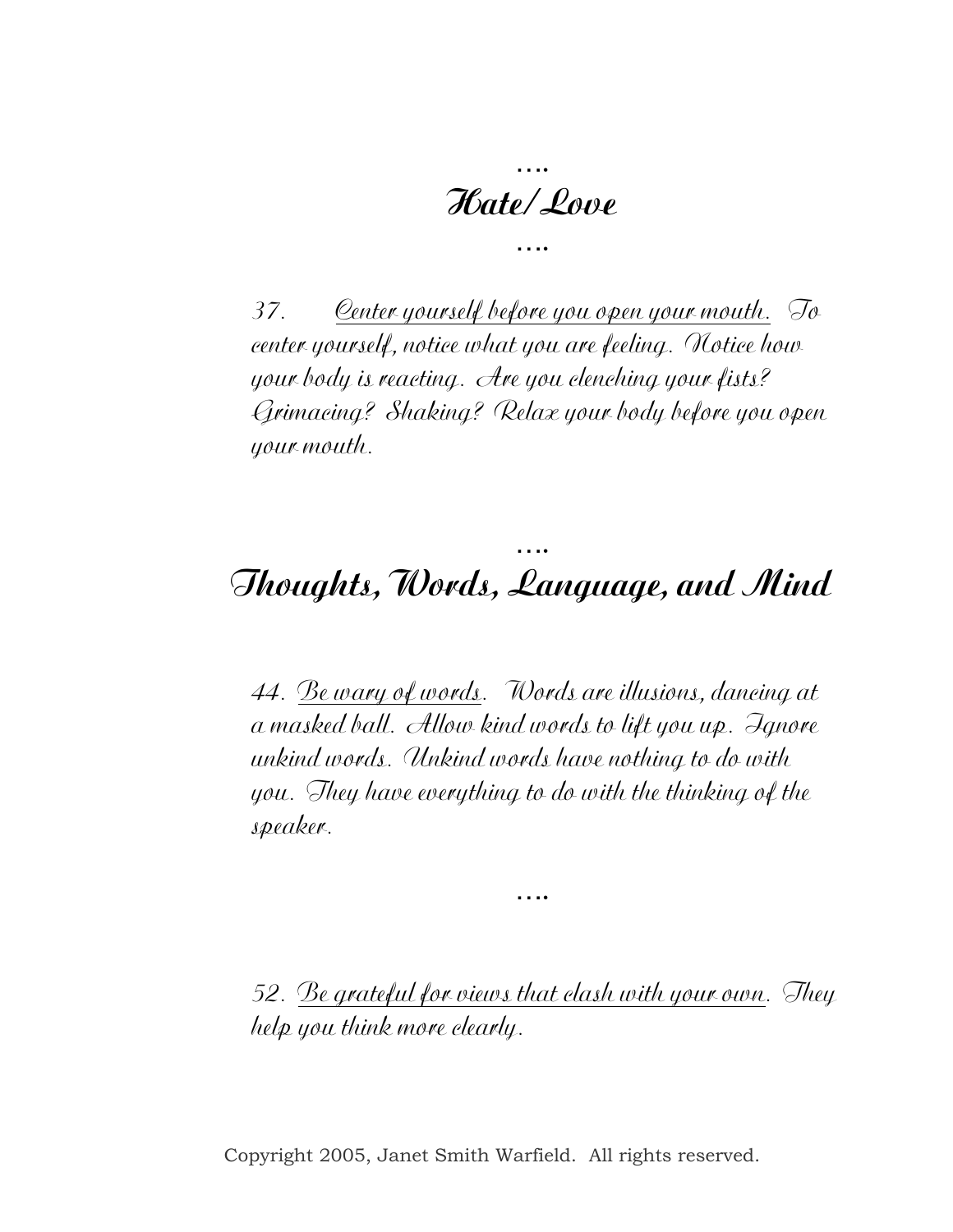62. Change the word 'sin' to 'make a mistake'. None of us is perfect. We're here on this earth to learn.

**….**

#### **…. Actions – Self Nurture ….**

73. Be kind to yourself. You're a beautiful child of God. You deserve kindness.

**….** 

89. Keep a daily gratitude journal. Every day, write down ten people or things for which you are grateful. Pick one and describe in detail why you're grateful.

# **…. Decisions ….**

97. Set priorities. Do the most important thing first and give it your full attention.